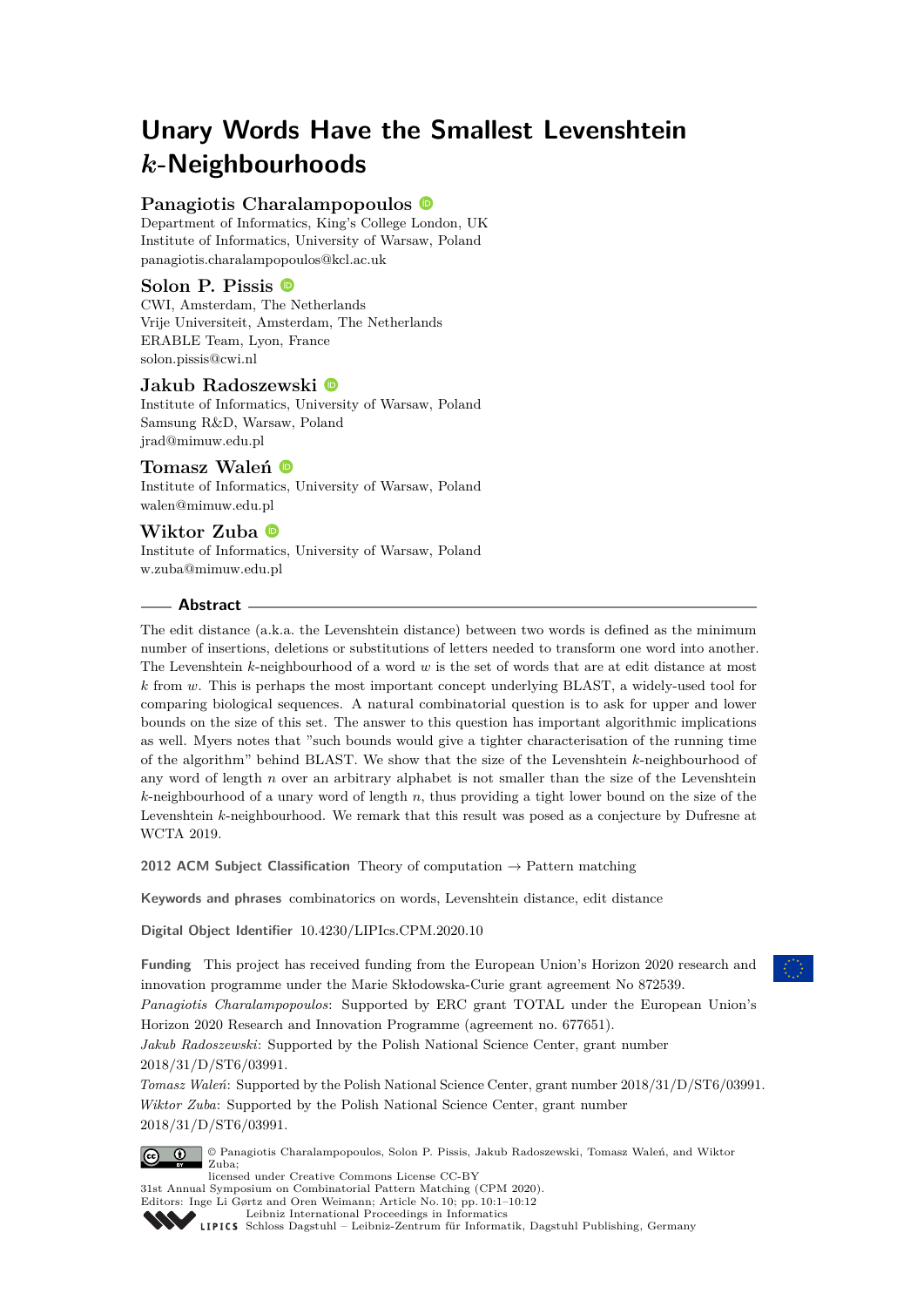#### **10:2 Unary Words Have the Smallest Levenshtein** *k***-Neighbourhoods**

## **1 Introduction**

BLAST (Basic Local Alignment Search Tool) is a widely-used tool for comparing biological sequences such as the amino-acid sequences of proteins or the nucleotides of DNA or RNA sequences. A BLAST search enables to compare a subject sequence, called a *query*, against a database of sequences to identify the ones that resemble the query sequence above a certain threshold. The paper describing BLAST [\[1\]](#page-11-1) is one of the most highly cited papers in science.

According to Myers [\[8\]](#page-11-2), the most important algorithmic idea underlying BLAST is that of searching for exact matches to words in the neighbourhood of fixed-length fragments selected from the query sequence. We call these fragments *words*. Let  $\delta$  be a sequence comparison measure that given two words *v* and *w* returns a numeric measure  $\delta(v, w)$  of the degree to which the two words differ. Given a word *w*, the *k*-neighbourhood of *w* with respect to *δ* is the set of all words whose best alignment with  $w$  under measure  $\delta$  is no more than  $k$ . The most widely-used case is where  $\delta$  is the *edit distance* (a.k.a. the *Levenshtein distance*), which is the minimum number of insertions, deletions or substitutions of letters needed to transform one word into another [\[6\]](#page-11-3). When  $\delta$  is the Levenshtein distance, we call this neighbourhood the *Levenshtein k*-neighbourhood of *w* and we denote it by  $N_{k,\Sigma}(w)$ , where  $\Sigma$ is the considered alphabet. We provide an example below.

**Example 1** (Levenshtein *k*-neighbourhood). Let  $w = baab$ ,  $k = 1$  and  $\Sigma = \{a, b\}$ . Then *N*1*,*Σ(*baab*) is:

{*bbab, bbaab, babb, bab, babab, baab, baabb, baaba, baa, baaa, baaab, abaab, aab, aaab*}*.*

From an algorithmic point of view, the most natural question is how we can generate the Levenshtein *k*-neighbourhood in time that is proportional to the size of the neighbourhood. In fact, this is the core computational task underlying BLAST. Myers described an algorithm for generating a condensed version of this neighbourhood efficiently (see [\[8\]](#page-11-2) for more details). Another natural question is how we can compute the size of the Levenshtein *k*-neighbourhood. Touzet gave an algorithm for computing  $|N_{k,\Sigma}(w)|$  for a word w of length *n* over an alphabet  $\Sigma$  that works in time linear in *n* but exponential in *k* [\[11\]](#page-11-4). This algorithm is based on a variant of the so-called *Universal Levenshtein Automaton* [\[7\]](#page-11-5), which in turn is based on the *Levenshtein automaton* of *w*: the non-deterministic finite automaton recognising all words which are at Levenshtein distance at most *k* from *w*. For other related works, see [\[2,](#page-11-6) [3,](#page-11-7) [9,](#page-11-8) [10\]](#page-11-9).

From a combinatorial point of view, the most natural question asks for upper and lower bounds on the size of the Levenshtein *k*-neighbourhood. Myers provided recurrences for counting the number of distinct sequences of *k* edit operations that one could perform on a given word and notes that "such bounds would give a tighter characterisation of the running time of the algorithm" behind BLAST [\[8\]](#page-11-2). A word is called *unary* if it consists of a single element of Σ. The main result of this work can be formally stated as follows.

<span id="page-1-0"></span> $▶$  **Theorem 2.** *Let*  $a \in \Sigma$  *be an arbitrary element of alphabet*  $\Sigma$ *. For any positive integers n and k,* we have  $|N_{k,\Sigma}(a^n)| < |N_{k,\Sigma}(w)|$ *, for any non-unary word w of length n.* 

The course of our proof is to construct, for every word  $u \in N_{k,\Sigma}(a^n)$ , a distinct word  $u' \in N_{k,\Sigma}(w)$  that can be obtained by a similar sequence of edit operations. In particular, we show that, for any  $n, k$ , and  $\Sigma$ ,

$$
|N_{k,\Sigma}(a^n)| = \sum_{i=0}^{k} \sum_{j=i-k}^{k} {n+j \choose i} (\sigma - 1)^i
$$

is the size of the smallest Levenshtein *k*-neighbourhood of a word of length *n*, where  $a \in \Sigma$ and  $\sigma = |\Sigma|$ . We remark that our main result was posed as a conjecture by Dufresne in [\[5\]](#page-11-10).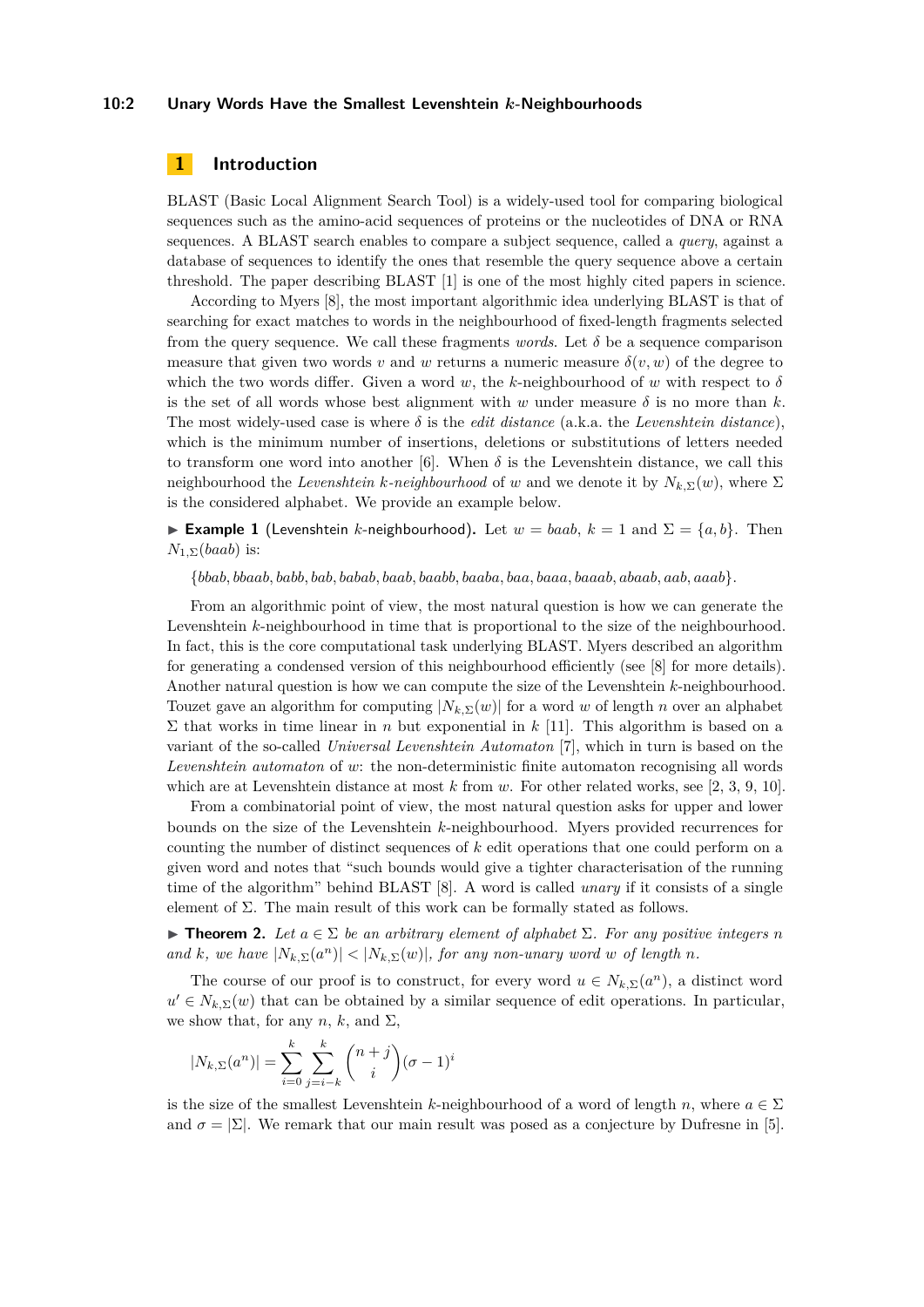**Organisation of the Paper.** The basic definitions and notation used throughout are introduced in Section [2.](#page-2-0) In Section [3,](#page-2-1) we present the main result of this work for binary alphabets – apart from the strictness of the inequality. We then generalise this result to arbitrary alphabets in Section [4](#page-7-0) and prove the strictness of the inequality directly in this more general case. We conclude this paper in Section [5](#page-10-0) with some final remarks.

### <span id="page-2-0"></span>**2 Preliminaries**

An *alphabet*  $\Sigma$  is a finite non-empty set of size  $\sigma = |\Sigma|$  whose elements are called *letters*. A *word* over Σ is a sequence of letters from Σ. We call a word *w unary* if it consists of a single letter of  $\Sigma$  and *non-unary* if it consists of at least two letters of  $\Sigma$ .  $\Sigma^n$  denotes the set of words of length *n* over  $\Sigma$  and  $\Sigma^*$  denotes the set of finite words over  $\Sigma$ . For a word *w*, by  $|w|$ we denote its length, and by  $w[i]$ , for  $i = 1, \ldots, |w|$ , we denote its subsequent letters. The word of length 0 is the *empty word*, which we denote by *ε*.

We consider the following elementary edit operations: insertion, deletion, and substitution. For two words *x* and *y*, we define the *edit distance* (a.k.a. the *Levenshtein distance*) as the minimum number of edit operations that transform x to y, and we denote it by  $\text{Lev}(x, y)$ . The function Lev is then a metric on  $\Sigma^*$  [\[4\]](#page-11-11).

Given a word w, an alphabet  $\Sigma$ , and a positive integer k, we define  $N_{k,\Sigma}(w)$  as the set of all words in  $\Sigma^*$  that are at Levenshtein distance at most  $k$  from  $w$ . Formally, we have that

 $N_{k,\Sigma}(w) = \{v \in \Sigma^* : \text{Lev}(v, w) \leq k\}.$ 

We call  $N_{k,\Sigma}(w)$  the *Levenshtein*  $(k,\Sigma)$ -neighbourhood of *w*.

For any binary alphabet  $\Sigma$ , we define the *complement* of a word w over  $\Sigma$  as the word obtained by substituting  $w[i]$  for letter  $a \neq w[i]$ , with  $a \in \Sigma$ , for all  $i = 1, \ldots, |w|$ . We denote the complement of *w* by  $\overline{w}$  and we call a single such substitution operation a *flip*.

# <span id="page-2-1"></span>**3 Main Result for Binary Alphabets**

In this section we consider  $\Sigma = \{a, b\}$ , write  $N_k(w)$  and refer to Levenshtein *k*-neighbourhood for simplicity. We present the main result but do not show the strictness of the inequality. We generalise this result to an arbitrary alphabet  $\Sigma$  and show the strictness in Section [4.](#page-7-0)

Let  $N_k^j(w) = \{u \in N_k(w) : |u| = j\}$ . Further let  $\#_a(u)$  denote the number of *a*'s in word *u*. We illustrate the main ideas of our approach on a simple case and first consider the words of the neighbourhood that are of length at most *n*.

<span id="page-2-2"></span>▶ **Observation 3.** *Any*  $u \in N_k(a^n)$  *with*  $|u| \leq n$  *can be obtained from*  $a^n$  *by the following sequence of at most k edit operations:*  $n - |u|$  *deletions of a*'s *in the beginning of*  $a^n$  *followed by a sequence of*  $|u| - \#_a(u)$  *flips.* 

► **Example 4.** Let  $w = aaaa$  and  $k = 2$ . Then  $u = aba \in N_2(aaaa)$  can be obtained from *aaaa* by deleting  $n - |u| = 1$  letter *a* to obtain *aaa* and then by  $|u| - \#_a(u) = 1$  flip to obtain *aba*.

Intuitively, the size of the set  $N_k^j(a^n)$  is equal to the number of subsets of  $\{1, \ldots, j\}$  of size at most  $k - (n - j)$ ;  $n - j$  is the number of deletions and  $k - (n - j)$  the number of flips.

<span id="page-2-3"></span>► Lemma 5. *If*  $j \leq n$ *, then*  $|N_k^j(a^n)| \leq |N_k^j(w)|$  *for all*  $w \in \Sigma^n$ *.*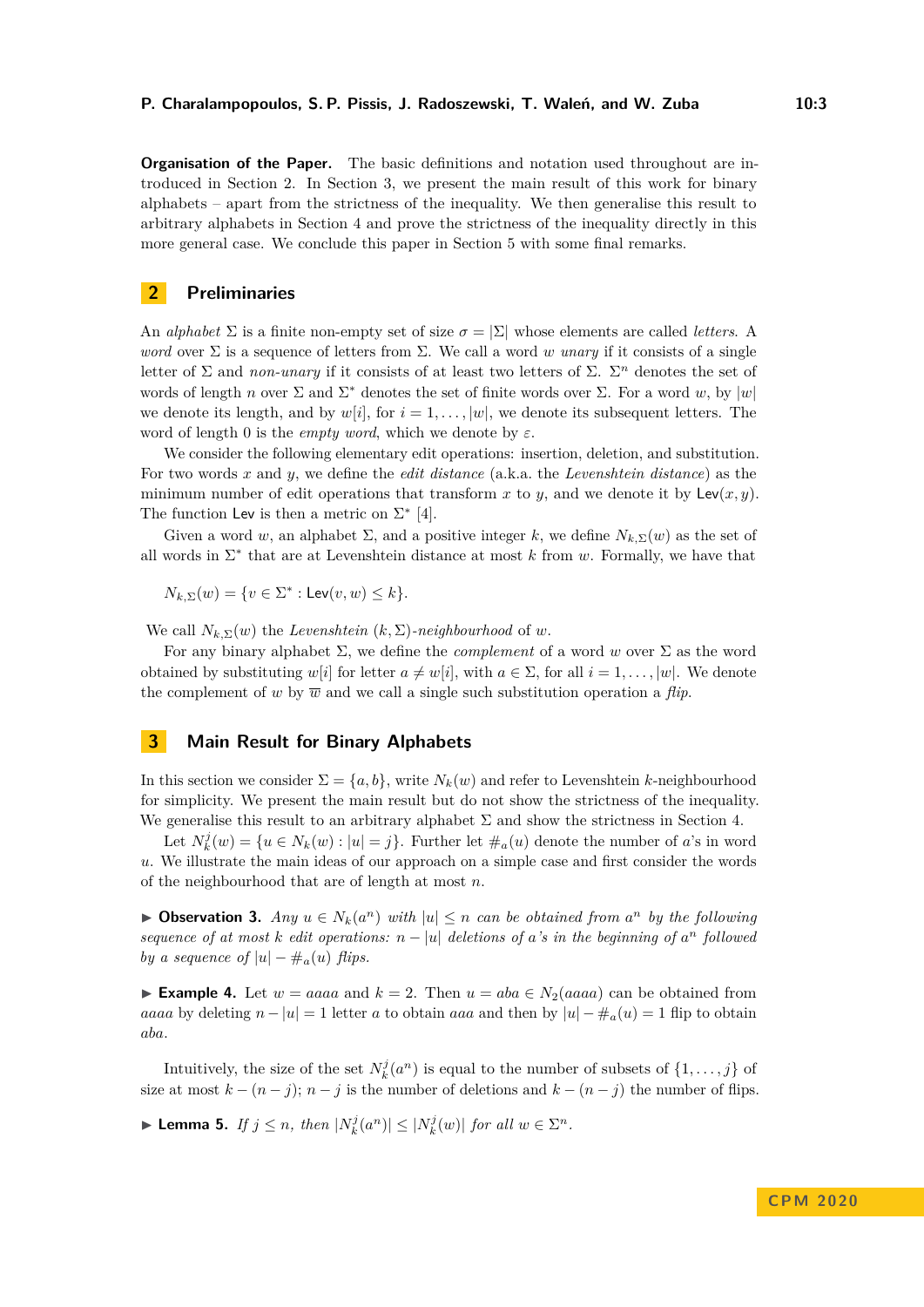#### **10:4 Unary Words Have the Smallest Levenshtein** *k***-Neighbourhoods**

**Proof.** We use the characterisation of Observation [3.](#page-2-2) Let us argue why  $|N_k^j(w)|$ , for any word *w* of length *n*, is at least as big as  $|N_k^j(a^n)|$ . Consider the following procedure applied on word *w*: the deletion of the first  $n - j$  letters of *w* followed by the flipping of at most  $k - (n - j)$  letters. Clearly all words obtained by this procedure are distinct. This procedure thus gives us a subset of  $N_k^j(w)$  that is of size equal to  $|N_k^j(a^n)|$ .

Let us now consider the case of the words of the neighbourhood that have length greater than *n*. In particular, we denote the neighbourhood  $\bigcup N_k^j(w)$  of these words by  $N_k^{>n}(w)$ *j>n* and thus  $N_k^{\leq n}(w) = N_k(w) \setminus N_k^{>n}(w)$ . For a word  $u \in N_k^{>n}(a^n)$ , we distinguish between two cases depending on the number of *a*'s in *u*:

- $\blacksquare$  Case 1:  $\#_a(u) \geq n$ ,
- Gase 2:  $\#_a(u) < n$ .

The following observation states that in each case the word  $u \in N_k^{>n}(a^n)$  can be obtained by a restricted sequence of edit operations.

#### <span id="page-3-0"></span>▶ Observation 6.

- (1) *Any*  $u \in N_k^{>n}(a^n)$  *with*  $\#_a(u) \geq n$  *can be obtained from*  $a^n$  *by the following sequence of at most k edit operations:*  $\#_a(u) - n$  *insertions of a*'s *in the beginning of*  $a^n$  *followed by a sequence of*  $|u| - \#_a(u)$  *insertions of b*'s.
- (2) *Any*  $u \in N_k^{>n}(a^n)$  *with*  $\#_a(u) < n$  *can be obtained from*  $a^n$  *by the following sequence of at most k edit operations:*  $n - \#_a(u)$  *flips followed by a sequence of*  $|u| - n$  *insertions of b's. The insertions can be restricted to the part of the word after the rightmost flip.*

► **Example 7.** Let  $w = aaaa$  and  $k = 2$ . For Case 1,  $u = aaaa$   $\in N_2^{>n}(aaaa)$  with  $\#_a(u) = 5 \geq n = 4$  can be obtained by  $\#_a(u) - n = 1$  insertion of *a* in the beginning of *aaaa* to obtain *aaaaa* and then by  $|u| - \#_a(u) = 1$  insertion of *b* to obtain *aaaaba*. For Case 2,  $u = aabab \in N_2^{>n}(aaaa)$  with  $\#_a(u) = 3 < n = 4$  can be obtained by  $n - \#_a(u) = 1$  flip to obtain *aaba* and then by  $|u| - n = 1$  insertion of *b* to the right of the flip to obtain *aabab*.

Intuitively, in Case 1, we insert the relevant number of *a*'s to reach  $\#_a(u)$  because we have fewer *a*'s than needed, and then insert the relevant number of *b*'s. In Case 2, we flip the relevant number of *a*'s to go down to  $\#_a(u)$  because we have more *a*'s than what is needed, and then insert the remaining *b*'s to the right of the rightmost flip.

**Proof Strategy.** Let *u* be an arbitrary element of  $N_k(a^n)$ , for some positive integers *n* and *k*. We define a function  $f_u : \Sigma^n \to \Sigma^*$ , such that:

- **1.**  $f_u(w) \in N_k(w)$ , for all  $w \in \Sigma^n$ ; and
- **2.** Given *w* and  $f_u(w)$  we can retrieve *u*.

Such an  $f_u$  directly yields the desired bound (apart from the strictness) since it implies that for any word *w* we cannot have  $f_u(w) = f_{u'}(w)$  for  $u, u' \in N_k(a^n), u \neq u'$ . In particular, we have that  $|N_k(a^n)| \leq |N_k(w)|$  for any  $w \in \Sigma^n$ ; see Table [1](#page-4-0) for a complete example.

Note that for  $|u| \leq n$  we already used the same idea to lower bound  $|N_k^{\leq n}(w)|$  by  $|N_k^{\leq n}(a^n)|$ . Indeed, we implicitly defined  $f_u(w)$  for  $u \in N_k^{\leq n}(a^n)$  that consists in removing the first  $n - |u|$  letters of *w*, resulting in a word *w'*, and then flipping the letters of *w'* at positions *j* where  $u[j] = b$  (see Lemma [5\)](#page-2-3).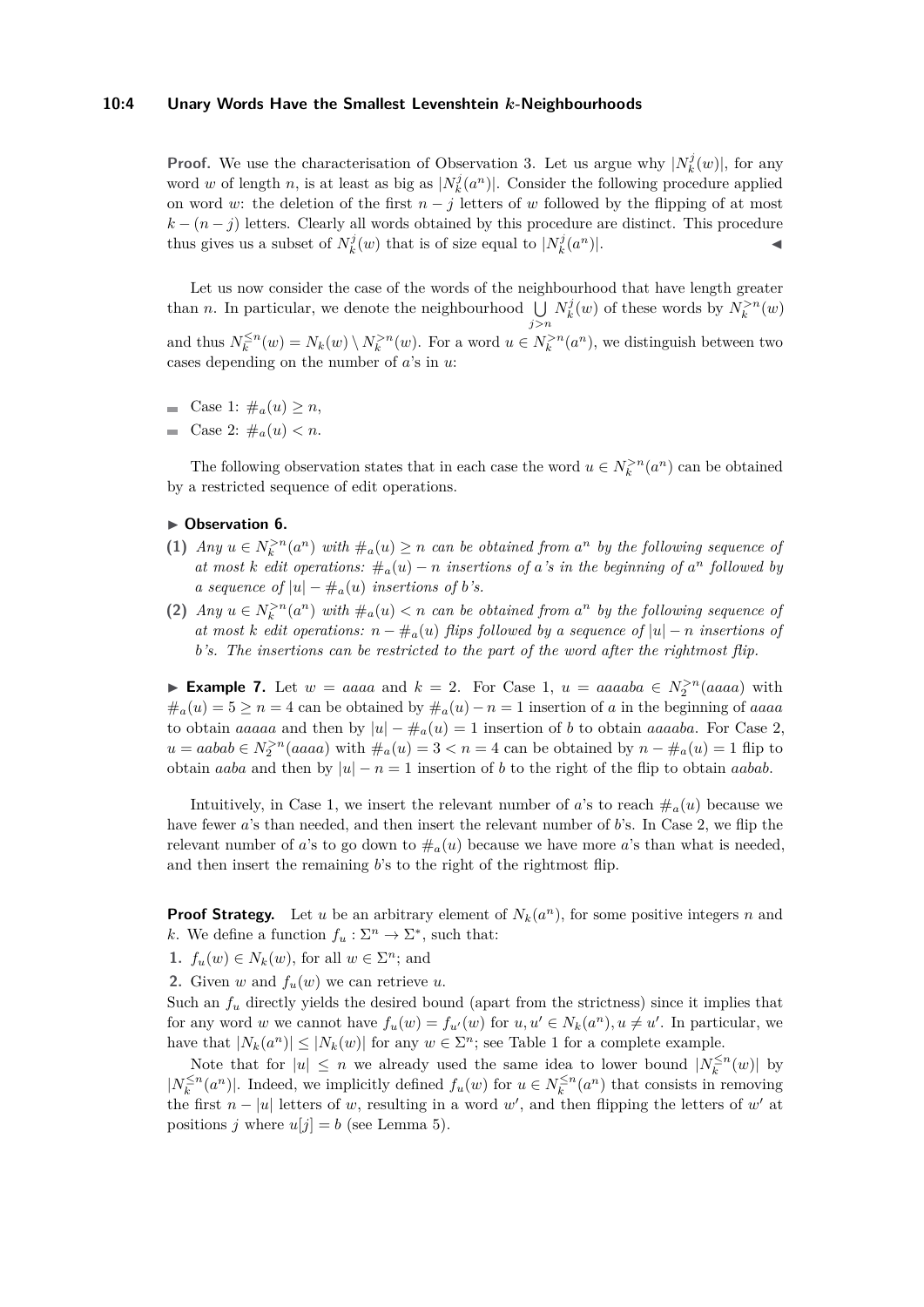<span id="page-4-0"></span>**Table 1** Let  $n = 3$ ,  $w = aab$  and  $k = 2$ . The table presents an assignment  $f_u$  from every word in  $N_2(a^3)$  to a different word in  $N_2(aab)$  that is used in the proof of the main result. Note, however, that as per Theorem [2](#page-1-0) there is at least one more word in  $N_2(aab)$ , namely, the word *a*.

(a) 
$$
f_u
$$
 for  $u \in N_2^{\leq 3}(a^3)$ .

| $u \in N_2^{\overline{\leq}3}(a^3)$ | $f_u(aab)$ |
|-------------------------------------|------------|
| $\boldsymbol{a}$                    | b          |
| aa                                  | ab         |
| аh                                  | a          |
| ba                                  | bb         |
| aaa                                 | aab        |
| aab                                 | aaa        |
| aba                                 | abb        |
| abb                                 | aba        |
| baa                                 | bab        |
| bab                                 | baa        |
| bba                                 | bbb        |

**(b)**  $f_u$  for  $\#_a(u) < 3$  (Case 2).

| $u \in N_2^{>3}(a^3)$ | $f_u(aab)$ |
|-----------------------|------------|
| aabb                  | aaaa       |
| abab                  | abba       |
| abba                  | abbb       |
| haab                  | haha       |
| baba                  | babb       |
| hhaa                  | bbab       |

|  |  | (c) $f_u$ for $\#_a(u) \geq 3$ (Case 1). |  |  |
|--|--|------------------------------------------|--|--|
|  |  |                                          |  |  |

| $u \in N_2^{>3}(a^3)$ | $f_u(aab)$ |
|-----------------------|------------|
| aaaa                  | aaab       |
| aaab                  | aaba       |
| aaba                  | aabb       |
| abaa                  | abab       |
| baaa                  | $_{baab}$  |
| aaaaa                 | aaaab      |
| $_{aaaab}$            | aaaba      |
| aaaba                 | aaabh      |
| aaabb                 | aabaa      |
| aabaa                 | aabab      |
| aabab                 | aabba      |
| aabba                 | aabbb      |
| abaaa                 | abaab      |
| abaab                 | ababa      |
| ababa                 | ababb      |
| abbaa                 | abbab      |
| baaaa                 | baaab      |
| baaab                 | baaba      |
| baaba                 | baabb      |
| babaa                 | babab      |
| bbaaa                 | bbaab      |

**Definition of**  $f_u$ **.** Let us start by introducing the following edit operation on a non-empty word *w*. It takes as input parameters an integer  $j \in [1, |w|]$  and a positive integer *t*.

ins-diff $(w, j, t)$ : inserts a block of length *t* of letters equal to  $\overline{w[j]}$  after the letter  $w[j]$  (1)

<span id="page-4-1"></span>See Figure [1](#page-4-1) for an illustration of operation ins-diff $(w, j, t)$ .

$$
\begin{array}{c|cccc}\nb & b & b & a & a & b & b \\
\downarrow & \downarrow & \downarrow & \downarrow & \downarrow & \downarrow \\
a & a & a & b & b & a & a\n\end{array}
$$

**Figure 1** For every position *j* of  $w = aaabbaa$  (bottom), the letter (top) of which a block inserted by ins-diff $(w, j, 1)$  after position *j* would comprise.

In what follows, we assume that all insertions are with respect to the original indices of *w*. This can be achieved, for example, by performing insertions in a right-to-left manner when they are given as an ordered batch. Before providing the definition of  $f_u$ , we define two auxiliary operators  $g_x$  and  $h_x$ , for a word  $x$ .

Let us start with  $g_x$ . For any word x starting with a, we define an operator  $g_x$  that can be applied to any word *y* such that  $|y| = \#_a(x)$ . Intuitively, to construct word  $g_x(y)$ , the letters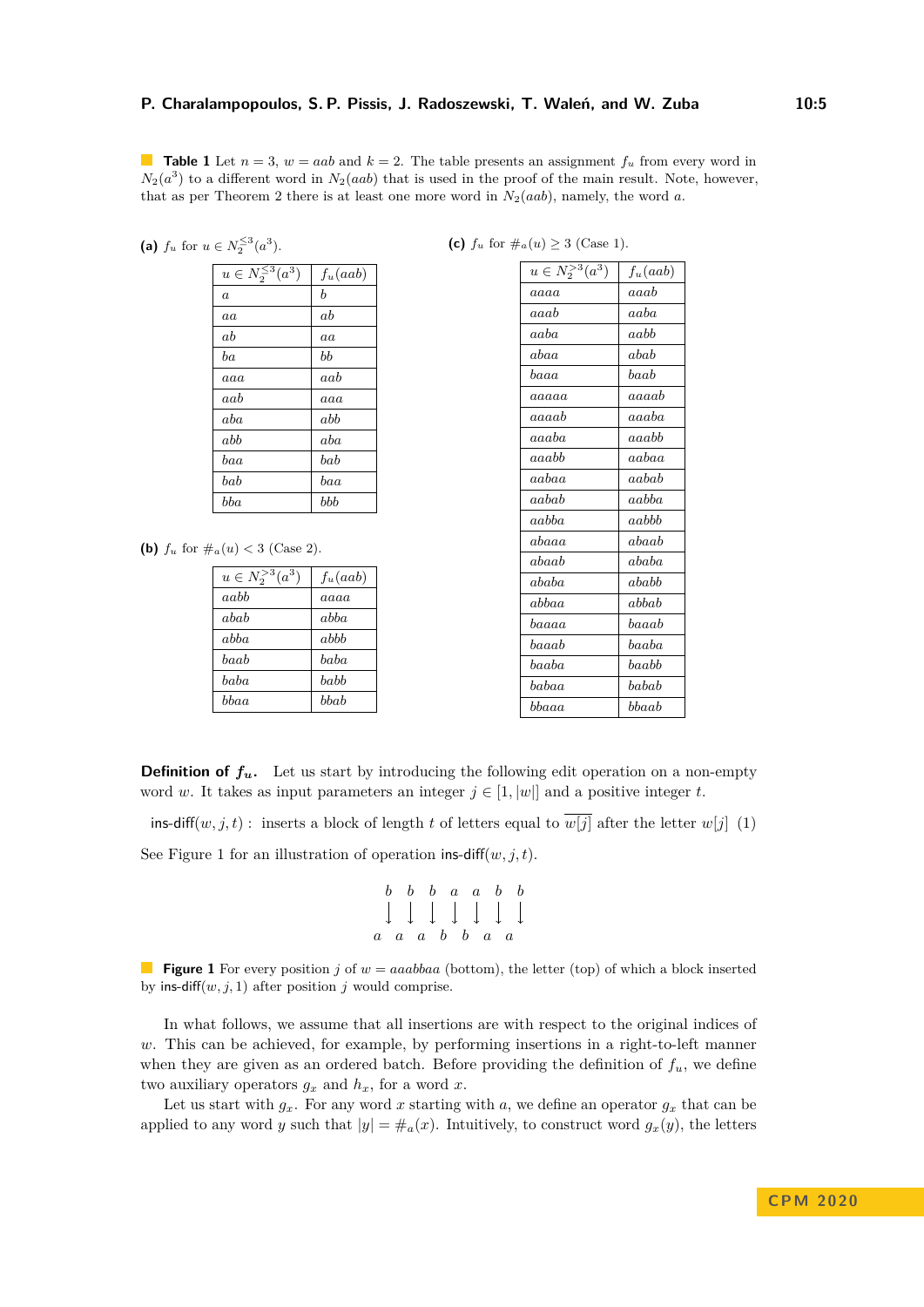#### **10:6 Unary Words Have the Smallest Levenshtein** *k***-Neighbourhoods**

of *y* get in  $g_x(y)$  the positions that letters *a* possess in *x*, and for every *maximal* block of *b*'s in between in *x*, i.e. a block consisting of only *b*'s that is neither preceded nor succeeded by a *b*, we apply an ins-diff operation on *y*. Specifically, we define  $q_x(y) = v$  as follows: starting with  $v = y$ , for each maximal block  $x[r \tcdot r + t - 1]$  of *b*'s in *x*, with  $\#_a(x[1 \tcdot r - 1]) = m$ , perform ins-diff $(v, m, t)$ . Note that  $|g_x(y)| = |x|$ ; see Example [8.](#page-5-0)

<span id="page-5-0"></span>**Example 8.** Let  $x = aababbaab$  and  $y = aaabba$ ; note that  $\#_a(x) = 7 = |y|$ . We have  $g_x(y) = v = aababbbabaab$ ; see also the figure below and recall that we perform this procedure from right to left. Starting from  $v = y$ , for the first maximal block  $x[r \cdot r+t-1] =$  $x[13..13] = b$  with  $\#_a(x[1..r-1]) = \#_a(x[1..12]) = m = 7$ , we perform ins-diff $(v, 7, 1)$ , which constructs *aaabbaab*. For the next maximal block  $x[r \tcdot r + t - 1] = x[10 \tcdot 10] = b$ with  $\#_a(x[1 \tcdot r-1]) = \#_a(x[1 \tcdot .9]) = m = 5$ , we perform ins-diff(*v*, 5, 1), which constructs *aaabbaaab*. For the next maximal block  $x[r \tcdot r + t - 1] = x[8 \tcdot 8] = b$  with  $\#_a(x[1 \tcdot r - 1]) =$  $\#_a(x[1\,1\,1\,1]) = m = 4$ , we perform ins-diff(*v*, 4, 1), which constructs *aaababaaab*, and so on.

| x: a a a b a b b a b a b a b a b    |  |  |  |  |  |  |  |
|-------------------------------------|--|--|--|--|--|--|--|
| $y: a \ a \ a \ b \ b \ a \ a$      |  |  |  |  |  |  |  |
| $g_x(y):$ a a b a b b b a b a a b b |  |  |  |  |  |  |  |

For any word *x*, we also define an operator  $h_x$  that takes as input a word *y* of length  $|x|$ and flips its letters on positions in which *x* has *b*'s.

We are now in a position to define  $f_u(w)$ , for all  $w \in \Sigma^n$ . Recall that  $u \in N_k^{>n}(a^n)$ . We have the following two cases for  $f_u$ .

*Case 1:*  $\#_a(u) \geq n$ . Let us split *u* in its shortest suffix *s* that contains *n a*'s and the remaining (possibly empty) prefix *p*. We then define  $f_u(w)$  for words *u* and *w* in this case as follows (see Example [9\)](#page-5-1):

$$
f_u(w) = p \cdot g_s(w). \tag{2}
$$

<span id="page-5-1"></span>**Example 9.** Let  $w = aaabbaa$  and  $k = 4$ ; note that  $n = 7$ . If  $u = abaaaaabaa$ , then  $\#_a(u) = 9 \ge n$ , so we are in Case 1. We have  $p = aba$  and  $s = aaaaaba$  is the shortest suffix that contains  $n = 7$  occurrences of the letter *a*. Then  $f_u(w)$  is constructed by concatenating *p* with the word  $g_s(w)$  as shown in the figure below.

|           |                                                                                    |  |  |  |  | $\begin{array}{ccc c} a & b & a & a & a & a & a \\ \hline a & a & a & b & b & a & a \\ \hline \end{array}$ |
|-----------|------------------------------------------------------------------------------------|--|--|--|--|------------------------------------------------------------------------------------------------------------|
| w:        |                                                                                    |  |  |  |  |                                                                                                            |
| $f_u(w):$ | $a \quad b \quad a \mid a \quad a \quad a \quad b \quad b \quad a \quad a \quad a$ |  |  |  |  |                                                                                                            |

*Case 2:*  $\#_a(u) < n$ . In this case we split *u* in its shortest suffix *s'* that contains  $|u| - n$ b's and the remaining prefix  $p'$ . Note that  $p'$  is always non-empty. We then define  $f_u(w)$  for words *u* and *w* in this case as follows (see Example [10\)](#page-5-2):

$$
f_u(w) = h_{p'}(w') \cdot g_x(w)[|p'| + 1 \dots |u|], \text{ where } x = a^{|p'|} s' \text{ and } w' = w[1 \dots |p'|].
$$
 (3)

<span id="page-5-2"></span>In particular,  $\#_a(x) = |x| - \#_b(x) = |u| - (|u| - n) = n$ , and so applying  $g_x$  is well-defined.

**Example 10.** Let  $w = aaabbaa$  and  $k = 4$ ; note that  $n = 7$ . If  $u = aababbaab$ , then  $\#_a(u) = 5 < n$ , so we are in Case 2. We have  $p' = aabab$  and  $s' = baab$  is the shortest suffix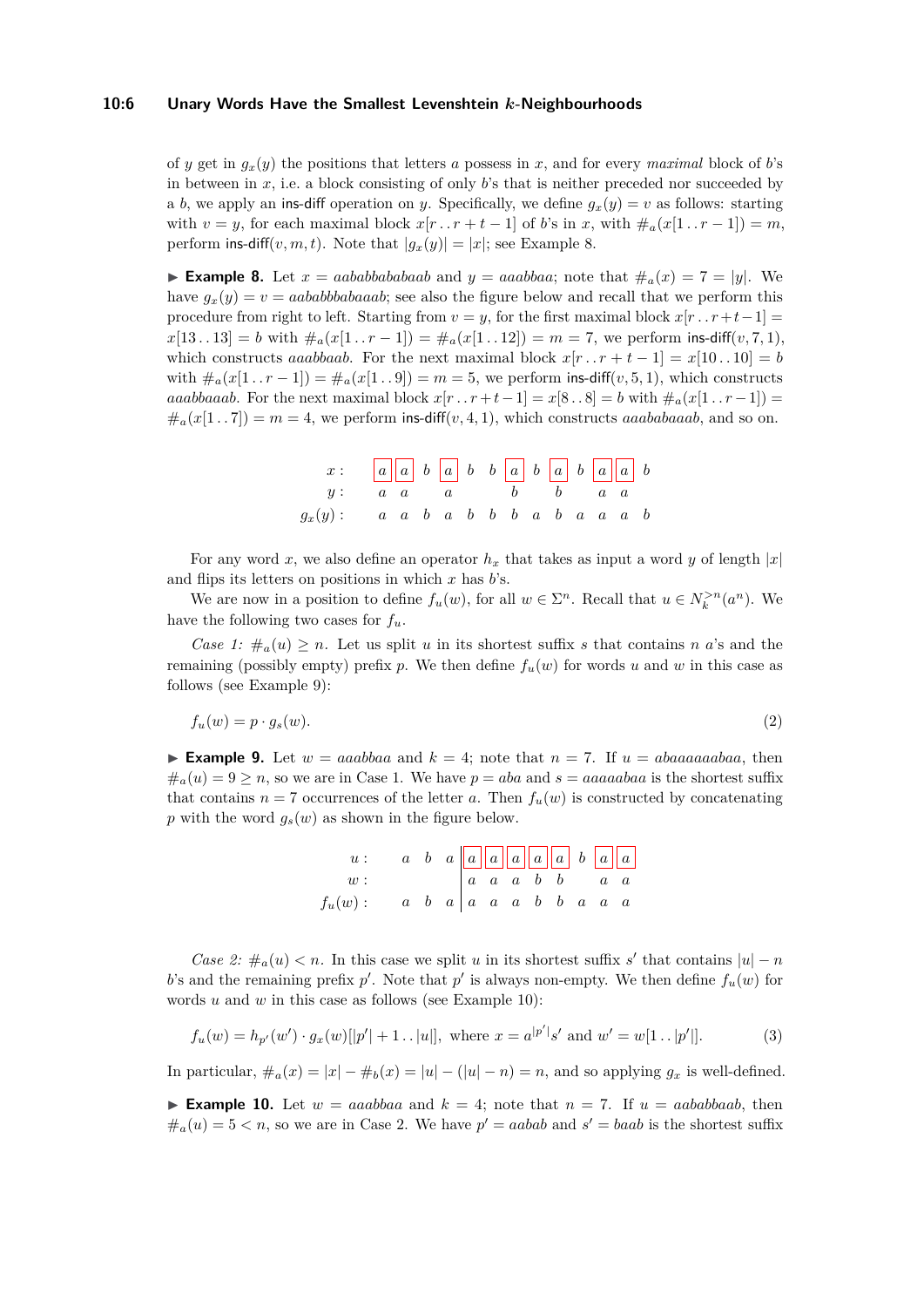that contains  $|u| - n = 2$  occurrences of letter *b*. Then  $f_u(w)$  is constructed by concatenating two words: the first one is  $h_{p}(w')$ , where  $w' = w[1 \tcdot |p'|]$ ; and the second one is composed of the final  $|s'|$  letters of  $g_x(w)$ , where *x* is the word obtained from *u* by changing the first  $n - #_a(u) = 2$  occurrences of *b* to *a* as shown in the figure below.

| u:             |                                                                                            |  |                                     |            | $\begin{array}{cccc c} a & a & b & a & b & b & a & a & b \end{array}$ |  |
|----------------|--------------------------------------------------------------------------------------------|--|-------------------------------------|------------|-----------------------------------------------------------------------|--|
| $x$ :          | $\begin{array}{ c c c c c c c c c } \hline a & a & a & b & a & a & b \\\hline \end{array}$ |  |                                     |            |                                                                       |  |
| w:             |                                                                                            |  | $a \quad a \quad a \quad b \quad b$ | $a\quad a$ |                                                                       |  |
| $g_x(w):$      |                                                                                            |  |                                     |            | $a \quad a \quad a \quad b \quad b \quad a \quad a \quad a \quad b$   |  |
| $h_{p'}(w')$ : |                                                                                            |  | $a \quad a \quad b \quad b \quad a$ |            |                                                                       |  |
| $f_u(w):$      |                                                                                            |  |                                     |            | $a \quad a \quad b \quad b \quad a \quad a \quad a \quad a \quad b$   |  |

In Table [1](#page-4-0) we provide a complete example of applying  $f_u$ , for each  $u \in N_k(a^3)$ , to  $w = aab$ . Let us now show the following fact.

<span id="page-6-2"></span>▶ Fact 11.  $|f_u(w)| = |u|$  *and Lev*(*w*,  $f_u(w)$ ) ≤ Lev( $a^n, u$ ).

**Proof.** The first part can be readily verified. As for the second part, one can obtain  $f_u(w)$ from  $w$  by the same sequence of edit operations (types and positions) that yield  $u$  from  $a^n$ , according to Observation [6.](#page-3-0)

We next prove the main lemma on which our main result relies. A pseudocode implementing the algorithm used in the proof of this lemma can be found as Algorithm [1.](#page-6-0) Note that by considering *a*'s as 0's and *b*'s as 1's, we have that  $h_x(y) \otimes y = x$ , where  $\otimes$  denotes the XOR operation. Consider, for instance,  $x = aabab$ ,  $y = aaabb$  and  $h_x(y) = aabba$ .

```
Algorithm 1 RETRIEVE(w, f_u(w)) for \Sigma = \{a, b\}.Input: Two words w and f_u(w).
Output: A word u.
 1: u \leftarrow \varepsilon2: k_1 \leftarrow |w|3: k_2 \leftarrow |f_u(w)|4: while k_2 > k_1 and k_1 > 0 do
 5: if w[k_1] = f_u(w)[k_2] then
 6: k_1 \leftarrow k_1 - 17: prepend(a, u)8: else
 9: prepend(b, u)10: k_2 \leftarrow k_2 - 111: if k_1 = 0 then \setminus \setminus k_2 > 0; Case 1 with p \neq \varepsilon12: prepend(f_u(w)[1 \tldots k_2], u)13: else \langle \cdot \rangle k_1 = k_2; Case 2 (or Case 1 with p = \varepsilon)
14: prepend(w[1..k_1] \otimes f_u(w)[1..k_2], u)15: return u
```
<span id="page-6-1"></span>**Example 12.** Let *u* be an arbitrary element of  $N_k^{>n}(a^n)$ , for some positive integers *n* and *k. Given w and*  $f_u(w)$ *, for any*  $w \in \Sigma^n$ *, we can retrieve u.*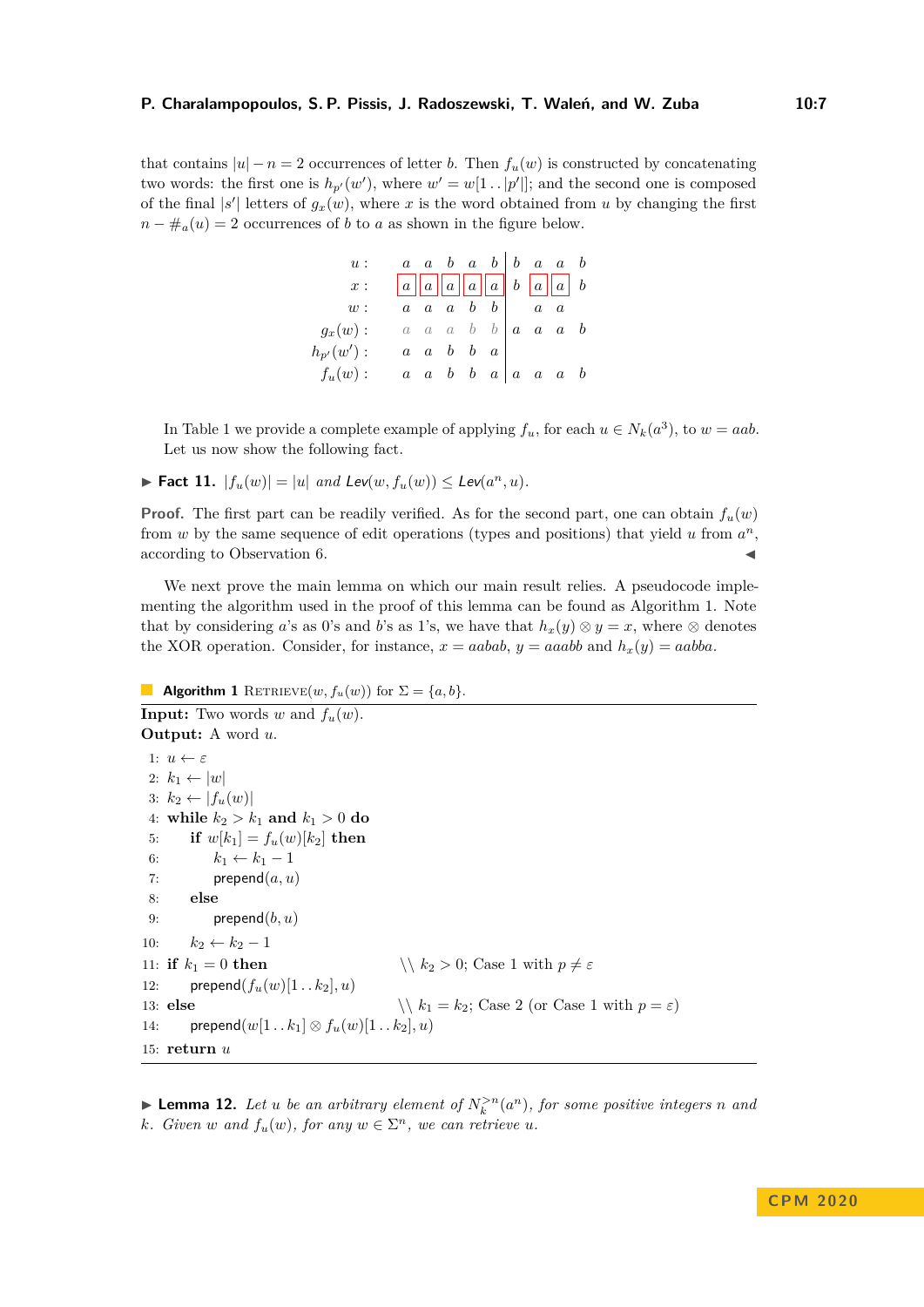#### **10:8 Unary Words Have the Smallest Levenshtein** *k***-Neighbourhoods**

**Proof.** Let us note that, as we only had insertions and flips of letters, conceptually for each position in *w* there is a corresponding position in  $f_u(w)$ . The correspondence is given by ignoring the letters of  $f_u(w)$  that were inserted by operation ins-diff. Our aim is to find all such pairs of corresponding positions in order to retrieve *u*.

To this end, we will swipe both  $w$  and  $f_u(w)$  from right to left and prepend letters to an initially empty word *u*, which in the end will be equal to  $u \in N_k^{>n}(a^n)$ . We will maintain a position in each of the words,  $k_1$  initiated as  $|w|$  and  $k_2$  initiated as  $|f_u(w)|$ .

Intuitively, we are first processing the part of  $f_u(w)$  that comes from an application of operator *g* to *w* or to a suffix of *w*, depending on which case we are in. While processing this part, we maintain the invariant that the letter of  $f_u(w)$  corresponding to  $w[k_1]$  is the rightmost occurrence of  $w[k_1]$  in  $f_u(w)[1 \tcdot k_2]$ , relying on the definition of g. Then we can apply the following procedure repeatedly; see Lines [4-10](#page-6-0) in Algorithm [1.](#page-6-0) We compute the rightmost occurrence of  $w[k_1]$  in  $f_u(w)[1 \tcdot k_2]$ ; let it be at position *j*. We have that  $u[j \tcdot k_2] = ab^{k_2-j}$ . We prepend  $ab^{k_2-j}$  to *u*, decrement  $k_1$  and set  $k_2$  to  $j-1$ ; see Example [13.](#page-7-1)

Let us now focus on the stopping condition of this procedure, i.e. the point where the remaining prefix of  $f_u(w)$  does not originate from an application of g. If we are in Case 1, while  $k_1 > 0$  we must have that  $k_2 \geq k_1 + |p|$ . If we are in Case 2, while  $k_2 > k_1$  we must have that  $k_1 \ge |p'|$ . Overall, while  $0 < k_1 < k_2$ , we must have that  $k_2 > |p|$  if we are in Case 1 or  $k_2 > |p'|$  if we are in Case 2.

If at some point  $k_1$  reaches 0, i.e. we have consumed all of  $w$ , then we are in Case 1. Thus,  $f_u(w)[1 \tcdot k_2] = p$  and we prepend this prefix to *u*; see Lines [11-12](#page-6-0) in Algorithm [1.](#page-6-0)

Else, if at some point  $k_1 = k_2$ , i.e. we are left with equal-length prefixes of *w* and  $f_u(w)$ , then we are either in Case 2 or in Case 1 with  $p = \varepsilon$ . By using the XOR operation  $w[1 \tcdot k_1] \otimes f_u(w)[1 \tcdot k_2]$  in the former case we retrieve  $p'$  and in the latter case we get  $a^{k_1}$ which is the missing prefix of *s*. In either case we prepend the result to *u*; see Lines [13-14](#page-6-0) in Algorithm [1.](#page-6-0)

<span id="page-7-1"></span>► **Example 13.** Let  $u = abba \in N_2(a^3)$ ,  $w = aab$ , and  $f_u(w) = abbb$ . We have  $k_1 = 3$  and  $k_2 = 4$ . At the first iteration of the while loop in Algorithm [1](#page-6-0) we have  $w[3] = f_u(w)[4] = b$  and so we set  $k_1 = 2$ ,  $u = a$  and  $k_2 = 3$ . At the second iteration we have  $w[2] = a \neq f_u(w)[3] = b$ and so we get  $u = ba$  and  $k_2 = 2$ . At this point we exit the while loop (because  $k_1 = k_2$ ), and since we are at Case 2 we prepend  $w[1 \tcdot 2] \otimes f_u(w)[1 \tcdot 2] = aa \otimes ab = ab$  to  $u = ba$ , which gives us  $u = abba$ . At this point we have retrieved  $u = abba \in N_2(a^3)$ .

By combining Lemmas [5](#page-2-3) and [12](#page-6-1) and Fact [11](#page-6-2) we get  $|N_k^j(a^n)| \leq |N_k^j(w)|$  for every *j*. This implies our main result for binary alphabets, apart from the strictness of the inequality. We leave the latter for the next section.

## <span id="page-7-0"></span>**4 Generalisation to Arbitrary Alphabets and Strictness**

For an arbitrary alphabet  $\Sigma = \{0, \ldots, \sigma - 1\}$  we only need to make minor adjustments in the definition of function  $f_u$  and in the algorithm for retrieving *u* from *w* and  $f_u(w)$ . Specifically, we replace the XOR operation by addition/subtraction modulo  $\sigma$ . Intuitively, one can think of 0's as *a*'s in the binary case, and of non-0's as *b*'s in the binary case.

**Definition of**  $f_u$ . Let *u* and *v* be two words of equal length. Let us denote by  $u \oplus v$  the position-wise sum of words *u* and *v* modulo  $\sigma$ , e.g. for  $\sigma = 4$  we have  $1312 \oplus 1112 = 2020$ . We analogously denote by  $u \ominus v$  the position-wise subtraction of words *u* and *v* modulo  $\sigma$ .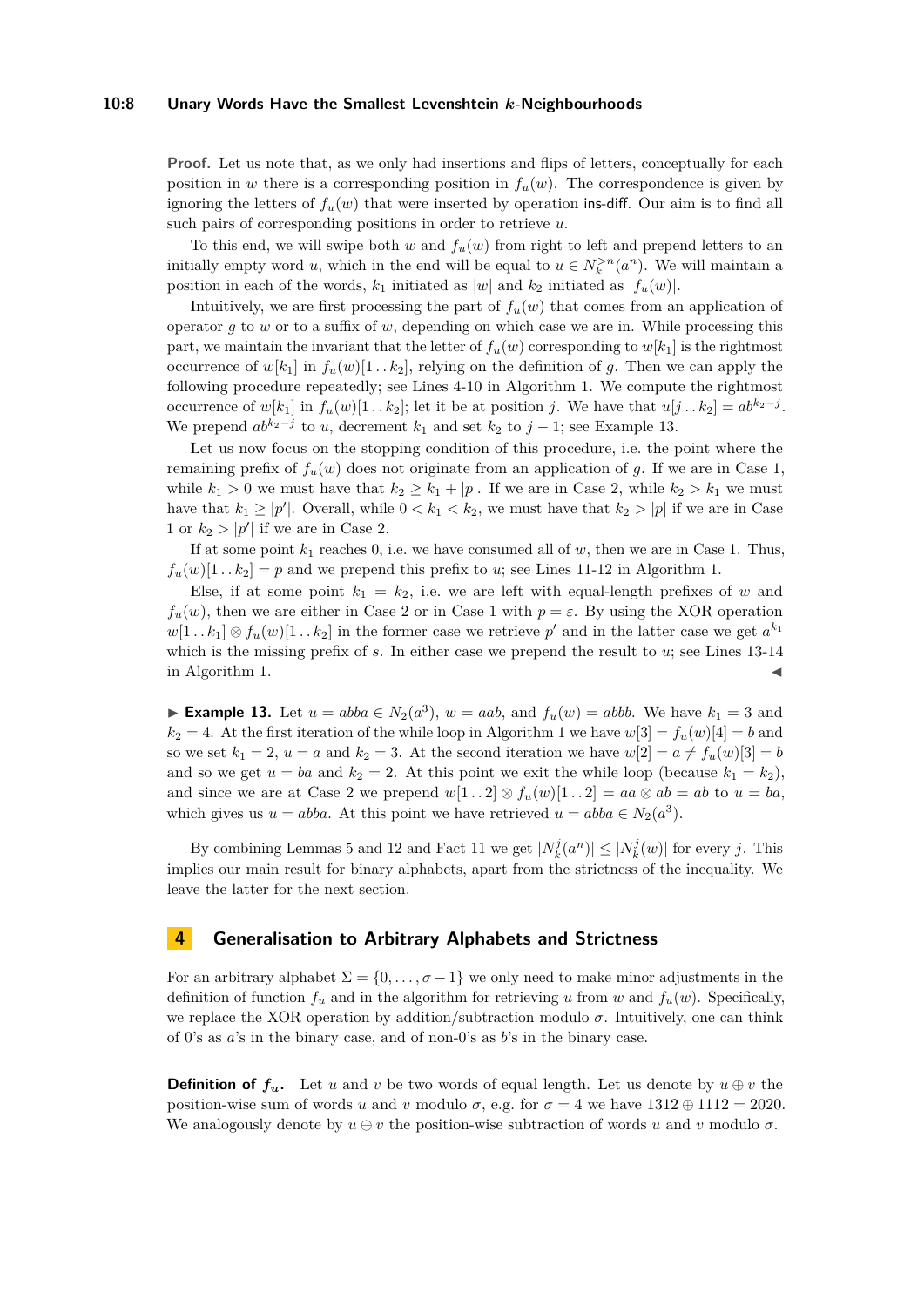#### **P. Charalampopoulos, S. P. Pissis, J. Radoszewski, T. Waleń, and W. Zuba 10:9**

We adapt operation ins-diff as follows, with *z* being a word containing only positive letters:

ins-diff $(w, j, z)$  = insert word  $z \oplus (w[j])^{|z|}$  after the letter at position *j* in word *w*. (4)

Operator  $g_x$  can now be applied to any word *y* such that  $|y| = \#_0(x)$ .  $g_x$  considers maximal blocks of letters in *x* not containing 0's instead of maximal blocks of *b*'s (in the binary case). For such a block *z*, it performs an ins-diff(*y, j, z*) operation on a word *y*.

The definition of *f<sup>u</sup>* becomes as follows.

*Case 1:*  $\#_0(u) \geq n$ . We split the word *u* into *p* and *s* exactly as in the binary case and define  $f_u(w) = p \cdot g_s(w)$ ; see Example [14.](#page-8-0)

<span id="page-8-0"></span>► **Example 14.** Let  $\Sigma = \{0, 1, 2\}$ ,  $w = 201120$  and  $k = 7$ ; note that  $n = 6$ . If  $u =$ 0210001200210, then  $\#_0(u) = 7 \ge n$ , so we are in Case 1. We have  $p = 0.21$  and  $s =$ 0001200210 is the shortest suffix that contains  $n = 6$  occurrences of the letter 0. Then  $f_u(w)$ is constructed by concatenating  $p$  with the word  $g_s(w)$  as shown in the figure below.

|           |                                                     |  |  |  |  | $0$ 2 1 0 0 0 1 2 0 0 2 1 0 |  |  |
|-----------|-----------------------------------------------------|--|--|--|--|-----------------------------|--|--|
| w:        | $\boxed{2\ \ 0\ \ 1}$ $\boxed{1\ \ 2}$              |  |  |  |  |                             |  |  |
| $f_u(w):$ | $0 \t2 \t1 \t2 \t0 \t1 \t2 \t0 \t1 \t2 \t1 \t0 \t0$ |  |  |  |  |                             |  |  |

*Case 2:*  $\#_0(u) < n$ . The split of *u* into *p*' and *s*' is the same as in the binary case, but instead of *s*' containing  $n - \#_a(u)$  *b*'s it now contains  $n - \#_0(u)$  non-0's.  $f_u(w) =$  $(p' \oplus w[1 \dots |p'|]) \cdot g_x(w)[|p'| + 1 \dots |u|],$  where  $x = 0^{|p'|} s'$ ; see Example [15.](#page-8-1)

<span id="page-8-1"></span>► **Example 15.** Let  $\Sigma = \{0, 1, 2\}$ ,  $w = 201120$  and  $k = 5$ ; note that  $n = 6$ . If  $u = 21021020$ . then  $\#_0(u) = 3 < n$ , so we are in Case 2. We have  $p' = 2102$  and  $s' = 1020$  is the shortest suffix that contains  $|u| - n = 2$  occurrences of letters different than 0. Then  $f_u(w)$  is constructed by concatenating two words: the first one is  $h_{p}(w')$ , where  $w' = w[1 \tcdot |p'|]$ ; and the second one is composed of the final  $|s'|$  letters of  $g_x(w)$ , where *x* is the word obtained from *u* by changing the first  $n - \#_0(u) = 3$  occurrences of non-0 letters to 0 as shown in the figure below.

| <i>u</i> :     |  |                 | $2 \t1 \t0 \t2 \t1 \t0 \t2 \t0$                             |  |
|----------------|--|-----------------|-------------------------------------------------------------|--|
| $x$ :          |  |                 |                                                             |  |
| w:             |  | $2 \t0 \t1 \t1$ | $2^{\circ}$                                                 |  |
| $g_x(w):$      |  |                 | $2 \t0 \t1 \t1 \t2 \t2 \t1 \t0$                             |  |
| $h_{p'}(w')$ : |  |                 |                                                             |  |
| $f_u(w):$      |  |                 | $1 \quad 1 \quad 1 \quad 0 \quad 2 \quad 2 \quad 1 \quad 0$ |  |

Algorithm [2](#page-9-0) is an adaptation of Algorithm [1](#page-6-0) for  $\Sigma = \{0, \ldots, \sigma - 1\}$ . Note that the two constructions are identical for  $|\Sigma| = 2$ ,  $a = 0$  and  $b = 1$ .

The proof of Lemma [5](#page-2-3) that considers words of length at most *n* in  $N_k(w)$  can be directly generalised for arbitrary alphabets, by allowing substitutions of letters instead of flips. This concludes the description of the generalisation.

The following theorem summarises all the results and introduces strictness in the inequality.

 $\blacktriangleright$  **Theorem 2.** *Let a* ∈  $\Sigma$  *be an arbitrary element of alphabet*  $\Sigma$ *. For any positive integers n and k,* we have  $|N_{k,\Sigma}(a^n)| < |N_{k,\Sigma}(w)|$ *, for any non-unary word w of length n.*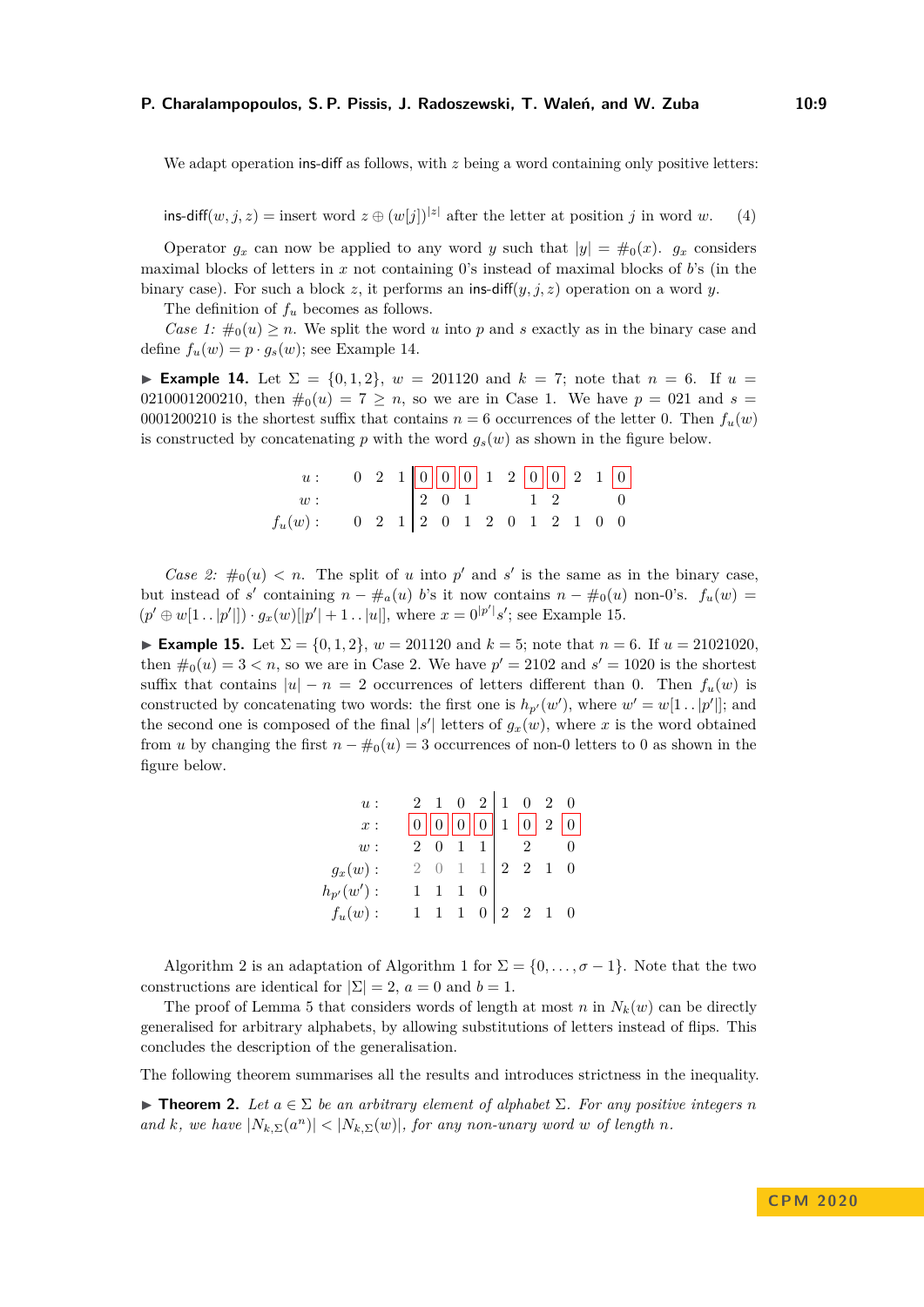#### **10:10 Unary Words Have the Smallest Levenshtein** *k***-Neighbourhoods**

<span id="page-9-0"></span>**Algorithm 2** RETRIEVE $(w, f_u(w))$  for  $\Sigma = \{0, \ldots, \sigma - 1\}.$ **Input:** Two words  $w$  and  $f_u(w)$ . **Output:** A word *u*. 1:  $u \leftarrow \varepsilon$ 2:  $k_1 \leftarrow |w|$  $3: k_2 \leftarrow |f_u(w)|$ 4: **while**  $k_2 > k_1$  **and**  $k_1 \ge 1$  **do** 5: prepend $(f_u(w)[k_2] \ominus w[k_1], u)$ 6: **if**  $w[k_1] = f_u(w)[k_2]$  then 7:  $k_1 \leftarrow k_1 - 1$ 8:  $k_2$  ←  $k_2$  − 1 9: **if**  $k_1 = 0$  **then**  $\setminus k_2 > 0$ ; Case 1 with  $p \neq \varepsilon$ 10: prepend $(f_u(w)[1 \tcdot k_2], u)$ 11: **else**  $\langle k_1 = k_2; \text{ Case 2 (or Case 1 with } p = \varepsilon \rangle$ 12: **prepend** $(f_u(w)[1 \dots k_2] \ominus w[1 \dots k_1], u)$ 13: **return** *u*

**Proof.** We have  $|N_{k,\Sigma}^j(a^n)| \leq |N_{k,\Sigma}^j(w)|$  for every *j* by combining the counterparts of Lemmas [5](#page-2-3) and [12](#page-6-1) and Fact [11](#page-6-2) for an arbitrary alphabet. It thus suffices to find some value of *j* for which this inequality is strict.

Let us first consider the case that  $k < n$ , in which we claim that

 $|N_{k,\Sigma}^{n-k}(w)| > |N_{k,\Sigma}^{n-k}(a^n)| = 1.$ 

Note that in this case words of length  $n - k$  can be obtained only by performing  $k$  deletions, i.e. no insertions or substitutions are allowed. Hence  $|N_{k,\Sigma}^{n-k}(a^n)| = 1$ . For a non-unary *w*, we can, for instance, delete letters in lexicographic or reverse lexicographic order, breaking ties arbitrarily, obtaining words with different multiplicities for some letter.

Let us now proceed to the complementary case that  $k \geq n$ .

Then, each word  $u \in N_{k,\Sigma}^{k+1}(a^n)$  can be obtained by exactly  $k+1-n$  insertions and at most *n* − 1 substitutions. Let us restrict ourselves to determining the size of  $N'(w)$  ⊆  $N_{k, \Sigma}^{k+1}(w)$ , defined as the set of elements of  $N_{k,\Sigma}^{k+1}(w)$  that can be obtained from *w* using exactly  $k+1-n$ insertions and at most *n*−1 substitutions. In particular, one letter from *w* remains unchanged and gets shifted to the right by at most  $k + 1 - n$  positions – possibly not shifted at all. Thus, each word  $u \in N'(w)$  can be obtained as follows. We first choose the position *i* in  $u$  where the shifted letter has landed. For such a position  $i$ , it is a letter  $c$  occurring in  $w[\max(1, i - (k+1-n)) \dots \min(i, n)]$  – any of those letters can be chosen by picking a right layout of insertions. We then put *c* at position *i* and fill the remaining *k* positions arbitrarily; see Example [16.](#page-9-1)

<span id="page-9-1"></span>Let us do the above process once for each position *i*, with a fixed letter  $\lambda(i)$ , arbitrarily chosen from the possible ones. In total, we obtain all words from  $\Sigma^{k+1}$  apart from the ones which differ from  $\lambda(i)$  on every position *i*. In particular, the total number of words that we get for this specific choice of  $\lambda(i)$ 's is  $\sigma^{k+1} - (\sigma - 1)^{k+1}$  and this is equal to  $|N'(a^n)| = |N_{k,\Sigma}^{k+1}(a^n)|$ . Then, at some position *j*, since *w* is non-unary we can actually choose a letter  $c \neq \lambda(j)$  instead; for instance any position *j* such that  $w[j-1] \neq w[j]$  will work. Let us now pick this letter *c* and fill each other position *i* with a letter different from *λ*(*i*). This way we obtain a word that was not obtained with the previous choice of  $\lambda(i)$ 's and hence  $|N_{k,\Sigma}^{k+1}(w)| \ge |N'(w)| > |N_{k,\Sigma}^{k+1}(a^n)|$ .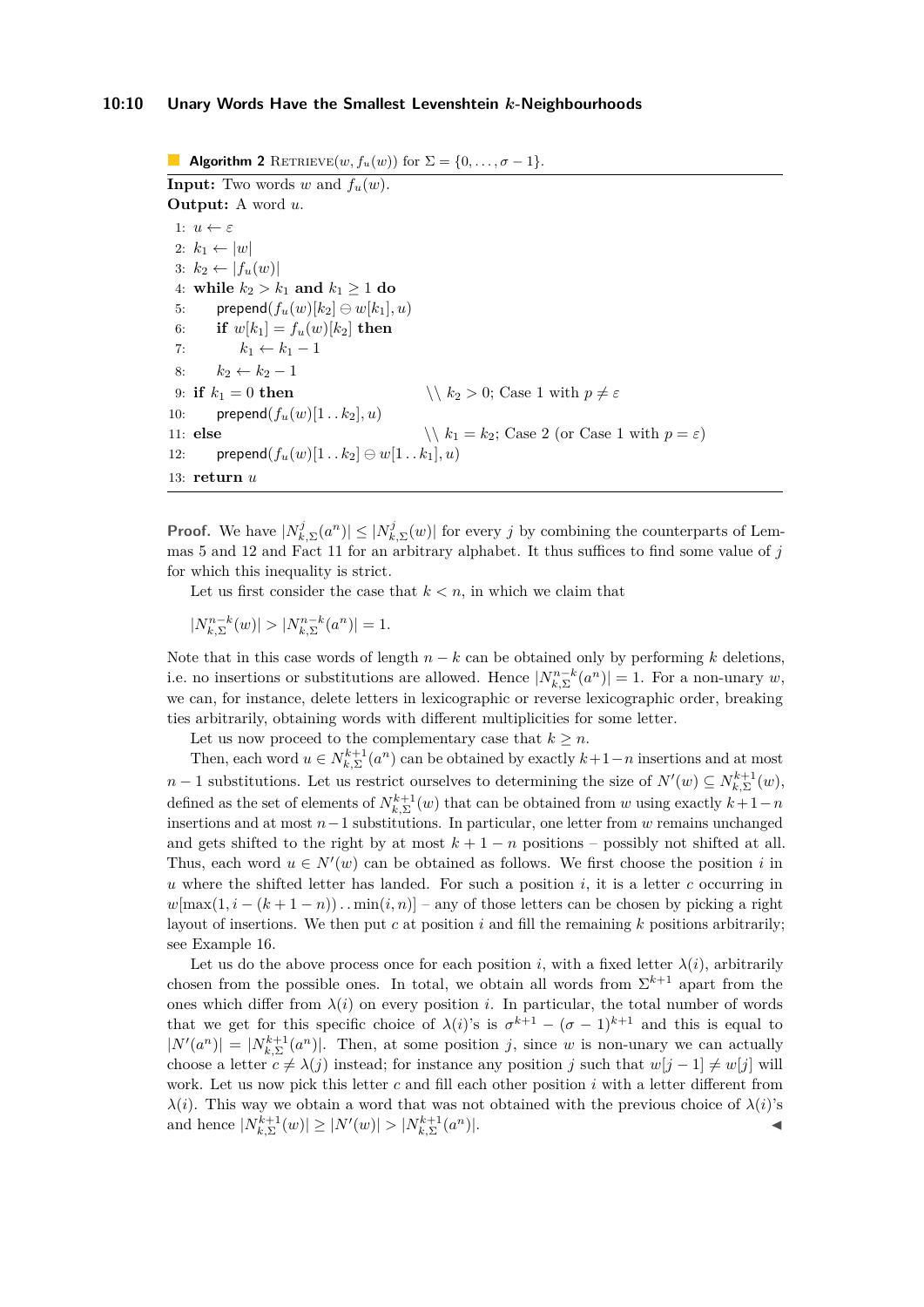► **Example 16.** Let us consider word  $w = abc$  and  $k = 5$ . Every word  $u \in N'(w)$  is obtained by 3 insertions and up to 2 substitutions. If the letter *a* from *w* is not substituted for, it can land at any of the positions from 1 to 4 in *u*; similarly, *b* and *c* can land at positions from 2 to 5 and from 3 to 6, respectively. This is shown schematically in the following table.

| position in $u \mid 1$   |  |            |  |
|--------------------------|--|------------|--|
| landing positions of $a$ |  |            |  |
| landing positions of $b$ |  |            |  |
| landing positions of $c$ |  | $\epsilon$ |  |

Then the *i*–th column specifies the possible choices for  $\lambda(i)$ , e.g.,  $\lambda(2) \in \{a, b\}$ . Note that if *w* was unary, then all those sets would be singletons.

One possible choice of  $\lambda(1), \ldots, \lambda(6)$  is  $a, a, c, a, b, c$ . For it, we generate all the words but the 2 <sup>6</sup> words that have no positions in common with *aacabc*. For a different choice of *λ*(*i*)'s, say, *a, b, c, a, b, c*, we obtain a word that was not generated before, e.g., *bbabca* that has exactly one position in common with *abcabc*.

Let us now complete the picture by showing a closed formula for obtaining the tight lower bound implied by Theorem [2](#page-1-0) and thus an efficient way to compute this bound.

**Fact 17.** 

$$
|N_{k,\Sigma}(a^n)| = \sum_{i=0}^k \sum_{j=i-k}^k {n+j \choose i} (\sigma - 1)^i.
$$

**Proof.** We first choose the number *i* of letters that are different from *a* in some  $u \in N_{k,\Sigma}(a^n)$ and then the length  $n + j$  of the word. Note that  $j \geq i - k$  since we can have at most  $k - i$ deletions as we need at least *i* insertions or substitutions to have *i* letters different from *a*. We then have  $\binom{n+j}{i}$  options to choose the positions where the letter is not *a* and  $(\sigma - 1)$ letters to choose from for each such position.

► Remark 18.  $|N_{k, \Sigma}(a^n)|$  can be computed with  $\mathcal{O}(k^2)$  arithmetic operations.

## <span id="page-10-0"></span>**5 Final Remarks**

We showed a tight lower bound on the size of the Levenshtein *k*-neighbourhood. In particular, we defined a function  $f_u$  for each word  $u \in N_{k,\Sigma}(a^n)$ , such that, for any given  $w \in \Sigma^n$ , we have that  $f_u(w) \in N_{k,\Sigma}(w)$  and  $f_u(w) \neq f_{u'}(w)$  for  $u \neq u'$ . Our construction is not the only one possible. For example, in Case 1 of our construction, one could take  $f_u(w) = q \cdot g_s(w)$ , where  $q = p \oplus 1^{p}$  (for the binary case, this corresponds to the negation of *p*). However, our construction has a neat property that  $f_u(a^n) = u$ , for any  $u \in N_{k,\Sigma}(a^n)$ .

The following two questions remain unanswered:

- **1.** Can a similar approach be employed for showing a tight upper bound on  $|N_k \nabla (w)|$ ?
- **2.** Touzet gave an algorithm for computing  $|N_k \nabla w|$  for a word *w* of length *n* over an alphabet  $\Sigma$  that works in time linear in *n* but exponential in *k* [\[11\]](#page-11-4). Can this computation be done in polynomial time or is this problem #*P*-hard?